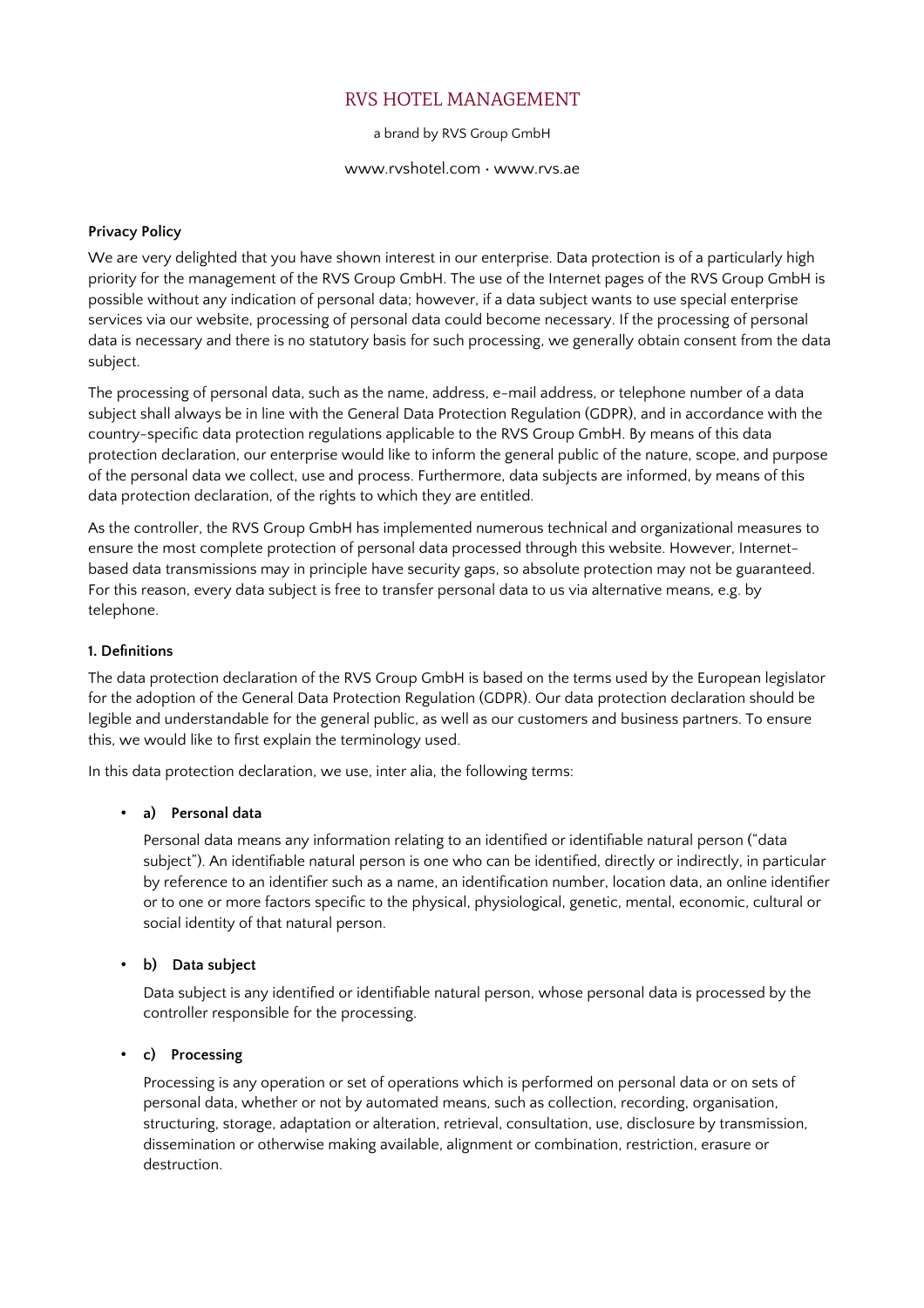# • **d) Restriction of processing**

Restriction of processing is the marking of stored personal data with the aim of limiting their processing in the future.

# • **e) Profling**

Profling means any form of automated processing of personal data consisting of the use of personal data to evaluate certain personal aspects relating to a natural person, in particular to analyse or predict aspects concerning that natural person's performance at work, economic situation, health, personal preferences, interests, reliability, behaviour, location or movements.

# • **f) Pseudonymisation**

Pseudonymisation is the processing of personal data in such a manner that the personal data can no longer be attributed to a specifc data subject without the use of additional information, provided that such additional information is kept separately and is subject to technical and organisational measures to ensure that the personal data are not attributed to an identifed or identifable natural person.

# • **g) Controller or controller responsible for the processing**

Controller or controller responsible for the processing is the natural or legal person, public authority, agency or other body which, alone or jointly with others, determines the purposes and means of the processing of personal data; where the purposes and means of such processing are determined by Union or Member State law, the controller or the specifc criteria for its nomination may be provided for by Union or Member State law.

### • **h) Processor**

Processor is a natural or legal person, public authority, agency or other body which processes personal data on behalf of the controller.

### • **i) Recipient**

Recipient is a natural or legal person, public authority, agency or another body, to which the personal data are disclosed, whether a third party or not. However, public authorities which may receive personal data in the framework of a particular inquiry in accordance with Union or Member State law shall not be regarded as recipients; the processing of those data by those public authorities shall be in compliance with the applicable data protection rules according to the purposes of the processing.

# • **j) Third party**

Third party is a natural or legal person, public authority, agency or body other than the data subject, controller, processor and persons who, under the direct authority of the controller or processor, are authorised to process personal data.

### • **k) Consent**

Consent of the data subject is any freely given, specifc, informed and unambiguous indication of the data subject's wishes by which he or she, by a statement or by a clear affrmative action, signifes agreement to the processing of personal data relating to him or her.

### **2. Name and Address of the controller**

Controller for the purposes of the General Data Protection Regulation (GDPR), other data protection laws applicable in Member states of the European Union and other provisions related to data protection is:

RVS Hotel Management, a brand by RVS Group GmbH

Bergmanngasse 28

8010 Graz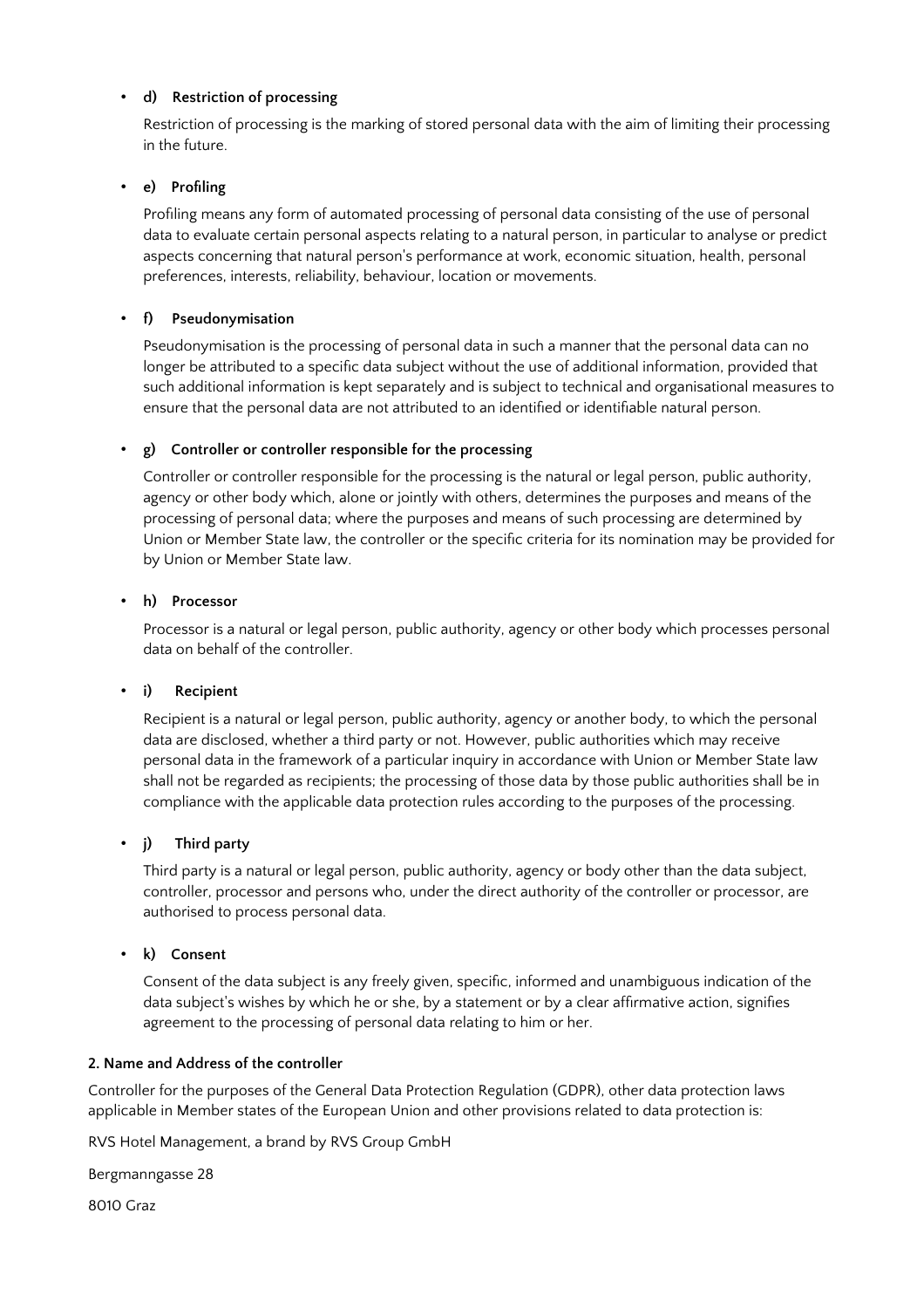Austria Phone: +43 (0)660 24 86 125 Email: [we@rvshotel.com](mailto:we@rvshotel.com) Website: [www.rvshotel.com](http://www.rvshotel.com/) / [www.rvs.ae](http://www.rvs.ae/) Commercial Reg. No./ Firmenbuch-Nr.: 466751z Landesgericht f. ZRS, Graz

VAT No./UID Nr.: ATU72124104

# **3. Cookies**

The Internet pages of the RVS Group GmbH use cookies. Cookies are text fles that are stored in a computer system via an Internet browser.

Many Internet sites and servers use cookies. Many cookies contain a so-called cookie ID. A cookie ID is a unique identifer of the cookie. It consists of a character string through which Internet pages and servers can be assigned to the specifc Internet browser in which the cookie was stored. This allows visited Internet sites and servers to differentiate the individual browser of the dats subject from other Internet browsers that contain other cookies. A specifc Internet browser can be recognized and identifed using the unique cookie ID.

Through the use of cookies, the RVS Group GmbH can provide the users of this website with more user-friendly services that would not be possible without the cookie setting.

By means of a cookie, the information and offers on our website can be optimized with the user in mind. Cookies allow us, as previously mentioned, to recognize our website users. The purpose of this recognition is to make it easier for users to utilize our website. The website user that uses cookies, e.g. does not have to enter access data each time the website is accessed, because this is taken over by the website, and the cookie is thus stored on the user's computer system. Another example is the cookie of a shopping cart in an online shop. The online store remembers the articles that a customer has placed in the virtual shopping cart via a cookie.

The data subject may, at any time, prevent the setting of cookies through our website by means of a corresponding setting of the Internet browser used, and may thus permanently deny the setting of cookies. Furthermore, already set cookies may be deleted at any time via an Internet browser or other software programs. This is possible in all popular Internet browsers. If the data subject deactivates the setting of cookies in the Internet browser used, not all functions of our website may be entirely usable.

### **4. Collection of general data and information**

The website of the RVS Group GmbH collects a series of general data and information when a data subject or automated system calls up the website. This general data and information are stored in the server log fles. Collected may be (1) the browser types and versions used, (2) the operating system used by the accessing system, (3) the website from which an accessing system reaches our website (so-called referrers), (4) the subwebsites, (5) the date and time of access to the Internet site, (6) an Internet protocol address (IP address), (7) the Internet service provider of the accessing system, and (8) any other similar data and information that may be used in the event of attacks on our information technology systems.

When using these general data and information, the RVS Group GmbH does not draw any conclusions about the data subject. Rather, this information is needed to (1) deliver the content of our website correctly, (2) optimize the content of our website as well as its advertisement, (3) ensure the long-term viability of our information technology systems and website technology, and (4) provide law enforcement authorities with the information necessary for criminal prosecution in case of a cyber-attack. Therefore, the RVS Group GmbH analyzes anonymously collected data and information statistically, with the aim of increasing the data protection and data security of our enterprise, and to ensure an optimal level of protection for the personal data we process. The anonymous data of the server log fles are stored separately from all personal data provided by a data subject.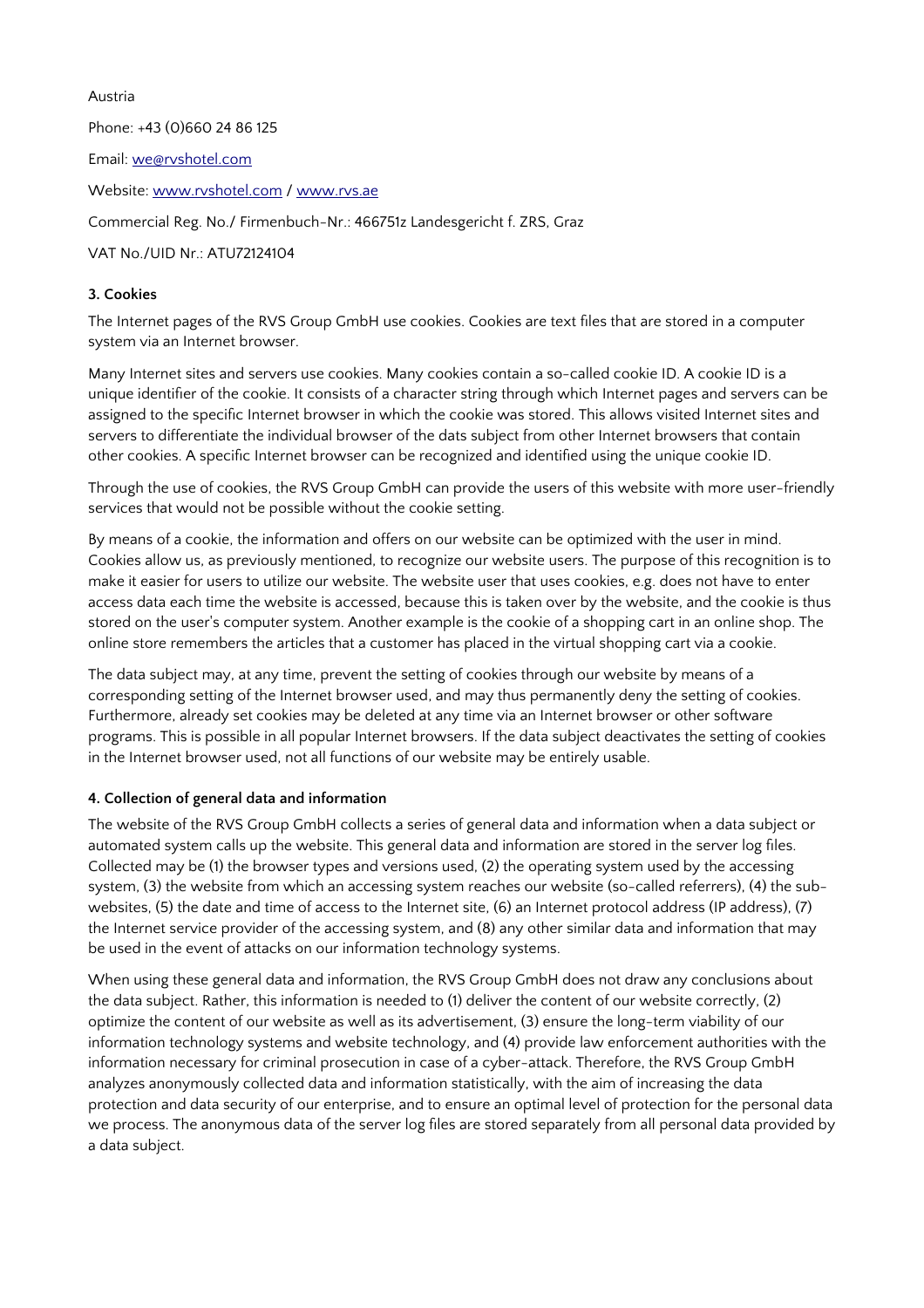# **5. Contact possibility via the website**

The website of the RVS Group GmbH contains information that enables a quick electronic contact to our enterprise, as well as direct communication with us, which also includes a general address of the so-called electronic mail (e-mail address). If a data subject contacts the controller by e-mail or via a contact form, the personal data transmitted by the data subject are automatically stored. Such personal data transmitted on a voluntary basis by a data subject to the data controller are stored for the purpose of processing or contacting the data subject. There is no transfer of this personal data to third parties.

# **6. Routine erasure and blocking of personal data**

The data controller shall process and store the personal data of the data subject only for the period necessary to achieve the purpose of storage, or as far as this is granted by the European legislator or other legislators in laws or regulations to which the controller is subject to.

If the storage purpose is not applicable, or if a storage period prescribed by the European legislator or another competent legislator expires, the personal data are routinely blocked or erased in accordance with legal requirements.

# **7. Rights of the data subject**

# • **a) Right of confrmation**

Each data subject shall have the right granted by the European legislator to obtain from the controller the confrmation as to whether or not personal data concerning him or her are being processed. If a data subject wishes to avail himself of this right of confrmation, he or she may, at any time, contact any employee of the controller.

# • **b) Right of access**

Each data subject shall have the right granted by the European legislator to obtain from the controller free information about his or her personal data stored at any time and a copy of this information. Furthermore, the European directives and regulations grant the data subject access to the following information:

- the purposes of the processing;
- the categories of personal data concerned;
- the recipients or categories of recipients to whom the personal data have been or will be disclosed, in particular recipients in third countries or international organisations;
- where possible, the envisaged period for which the personal data will be stored, or, if not possible, the criteria used to determine that period;
- the existence of the right to request from the controller rectifcation or erasure of personal data, or restriction of processing of personal data concerning the data subject, or to object to such processing;
- the existence of the right to lodge a complaint with a supervisory authority;
- where the personal data are not collected from the data subject, any available information as to their source;
- the existence of automated decision-making, including profling, referred to in Article 22(1) and (4) of the GDPR and, at least in those cases, meaningful information about the logic involved, as well as the signifcance and envisaged consequences of such processing for the data subject.

Furthermore, the data subject shall have a right to obtain information as to whether personal data are transferred to a third country or to an international organisation. Where this is the case, the data subject shall have the right to be informed of the appropriate safeguards relating to the transfer.

If a data subject wishes to avail himself of this right of access, he or she may, at any time, contact any employee of the controller.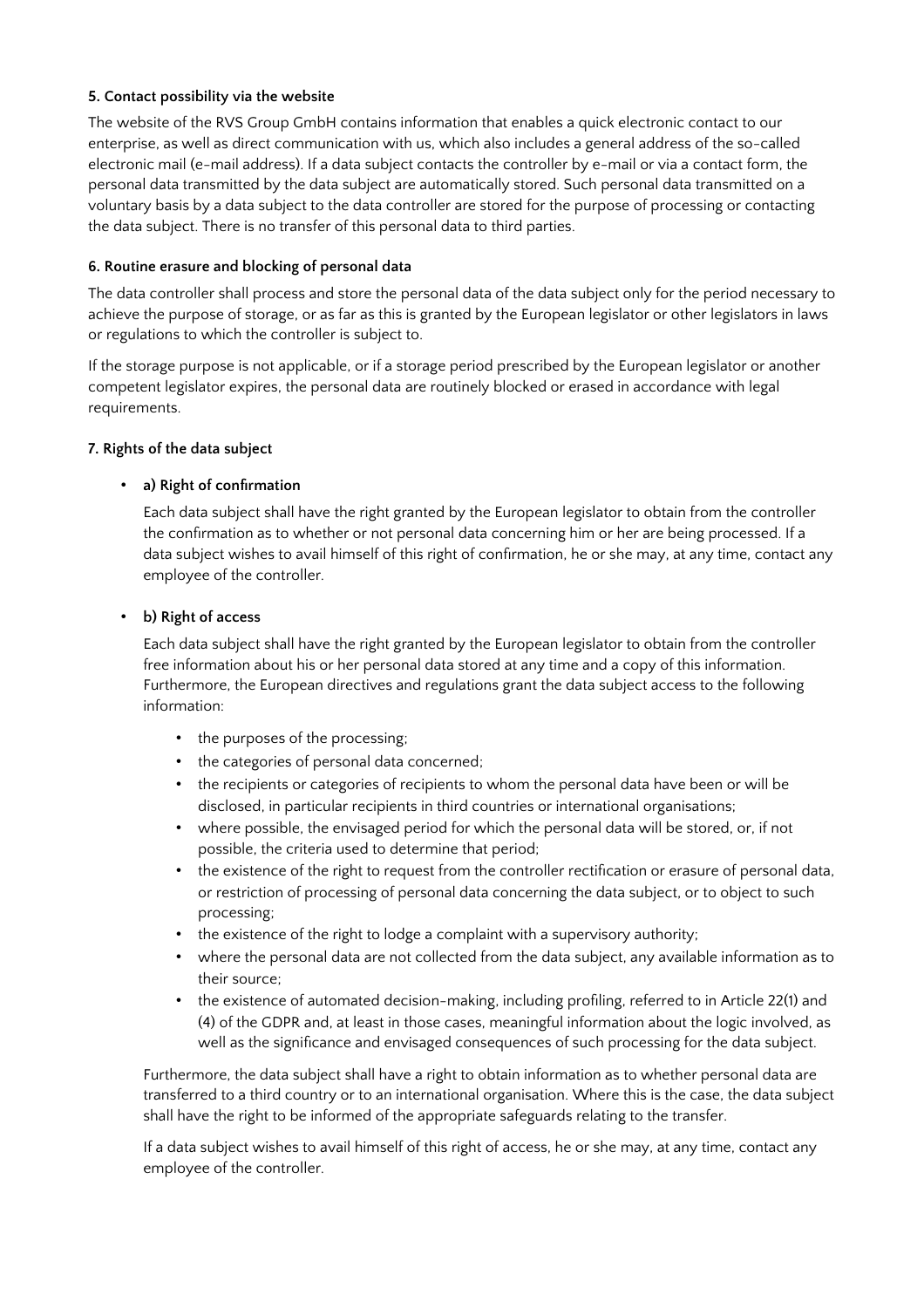# • **c) Right to rectifcation**

Each data subject shall have the right granted by the European legislator to obtain from the controller without undue delay the rectifcation of inaccurate personal data concerning him or her. Taking into account the purposes of the processing, the data subject shall have the right to have incomplete personal data completed, including by means of providing a supplementary statement.

If a data subject wishes to exercise this right to rectifcation, he or she may, at any time, contact any employee of the controller.

# • **d) Right to erasure (Right to be forgotten)**

Each data subject shall have the right granted by the European legislator to obtain from the controller the erasure of personal data concerning him or her without undue delay, and the controller shall have the obligation to erase personal data without undue delay where one of the following grounds applies, as long as the processing is not necessary:

- The personal data are no longer necessary in relation to the purposes for which they were collected or otherwise processed.
- The data subject withdraws consent to which the processing is based according to point (a) of Article 6(1) of the GDPR, or point (a) of Article 9(2) of the GDPR, and where there is no other legal ground for the processing.
- The data subject objects to the processing pursuant to Article 21(1) of the GDPR and there are no overriding legitimate grounds for the processing, or the data subject objects to the processing pursuant to Article 21(2) of the GDPR.
- The personal data have been unlawfully processed.
- The personal data must be erased for compliance with a legal obligation in Union or Member State law to which the controller is subject.
- The personal data have been collected in relation to the offer of information society services referred to in Article 8(1) of the GDPR.

If one of the aforementioned reasons applies, and a data subject wishes to request the erasure of personal data stored by the RVS Group GmbH, he or she may, at any time, contact any employee of the controller. An employee of RVS Group GmbH shall promptly ensure that the erasure request is complied with immediately.

Where the controller has made personal data public and is obliged pursuant to Article 17(1) to erase the personal data, the controller, taking account of available technology and the cost of implementation, shall take reasonable steps, including technical measures, to inform other controllers processing the personal data that the data subject has requested erasure by such controllers of any links to, or copy or replication of, those personal data, as far as processing is not required. An employees of the RVS Group GmbH will arrange the necessary measures in individual cases.

### • **e) Right of restriction of processing**

Each data subject shall have the right granted by the European legislator to obtain from the controller restriction of processing where one of the following applies:

- The accuracy of the personal data is contested by the data subject, for a period enabling the controller to verify the accuracy of the personal data.
- The processing is unlawful and the data subject opposes the erasure of the personal data and requests instead the restriction of their use instead.
- The controller no longer needs the personal data for the purposes of the processing, but they are required by the data subject for the establishment, exercise or defence of legal claims.
- The data subject has objected to processing pursuant to Article 21(1) of the GDPR pending the verifcation whether the legitimate grounds of the controller override those of the data subject.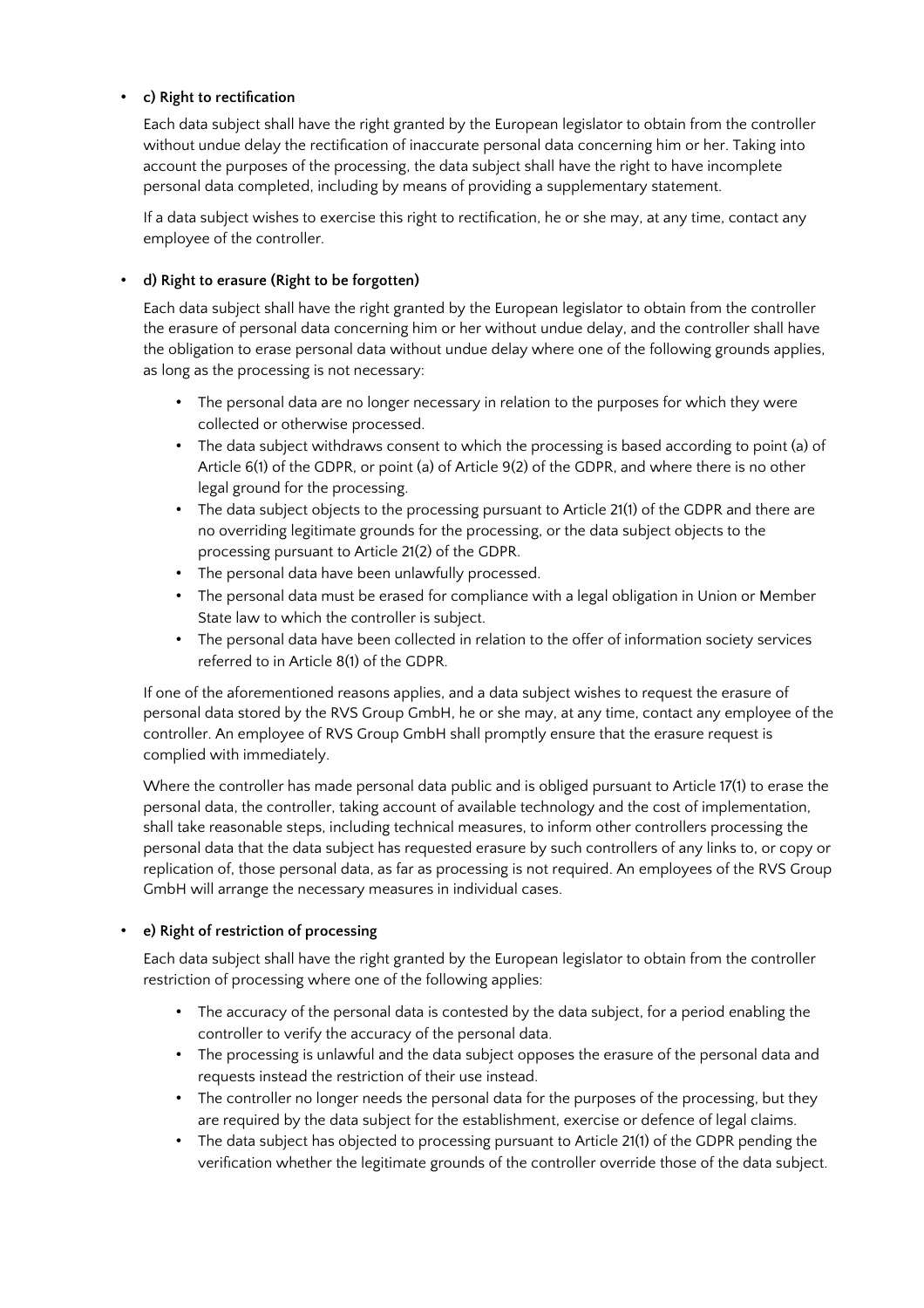If one of the aforementioned conditions is met, and a data subject wishes to request the restriction of the processing of personal data stored by the RVS Group GmbH, he or she may at any time contact any employee of the controller. The employee of the RVS Group GmbH will arrange the restriction of the processing.

### • **f) Right to data portability**

Each data subject shall have the right granted by the European legislator, to receive the personal data concerning him or her, which was provided to a controller, in a structured, commonly used and machine-readable format. He or she shall have the right to transmit those data to another controller without hindrance from the controller to which the personal data have been provided, as long as the processing is based on consent pursuant to point (a) of Article 6(1) of the GDPR or point (a) of Article 9(2) of the GDPR, or on a contract pursuant to point (b) of Article 6(1) of the GDPR, and the processing is carried out by automated means, as long as the processing is not necessary for the performance of a task carried out in the public interest or in the exercise of offcial authority vested in the controller.

Furthermore, in exercising his or her right to data portability pursuant to Article 20(1) of the GDPR, the data subject shall have the right to have personal data transmitted directly from one controller to another, where technically feasible and when doing so does not adversely affect the rights and freedoms of others.

In order to assert the right to data portability, the data subject may at any time contact any employee of the RVS Group GmbH.

# • **g) Right to object**

Each data subject shall have the right granted by the European legislator to object, on grounds relating to his or her particular situation, at any time, to processing of personal data concerning him or her, which is based on point (e) or (f) of Article 6(1) of the GDPR. This also applies to profiling based on these provisions.

The RVS Group GmbH shall no longer process the personal data in the event of the objection, unless we can demonstrate compelling legitimate grounds for the processing which override the interests, rights and freedoms of the data subject, or for the establishment, exercise or defence of legal claims.

If the RVS Group GmbH processes personal data for direct marketing purposes, the data subject shall have the right to object at any time to processing of personal data concerning him or her for such marketing. This applies to profling to the extent that it is related to such direct marketing. If the data subject objects to the RVS Group GmbH to the processing for direct marketing purposes, the RVS Group GmbH will no longer process the personal data for these purposes.

In addition, the data subject has the right, on grounds relating to his or her particular situation, to object to processing of personal data concerning him or her by the RVS Group GmbH for scientifc or historical research purposes, or for statistical purposes pursuant to Article 89(1) of the GDPR, unless the processing is necessary for the performance of a task carried out for reasons of public interest.

In order to exercise the right to object, the data subject may contact any employee of the RVS Group GmbH. In addition, the data subject is free in the context of the use of information society services, and notwithstanding Directive 2002/58/EC, to use his or her right to object by automated means using technical specifications.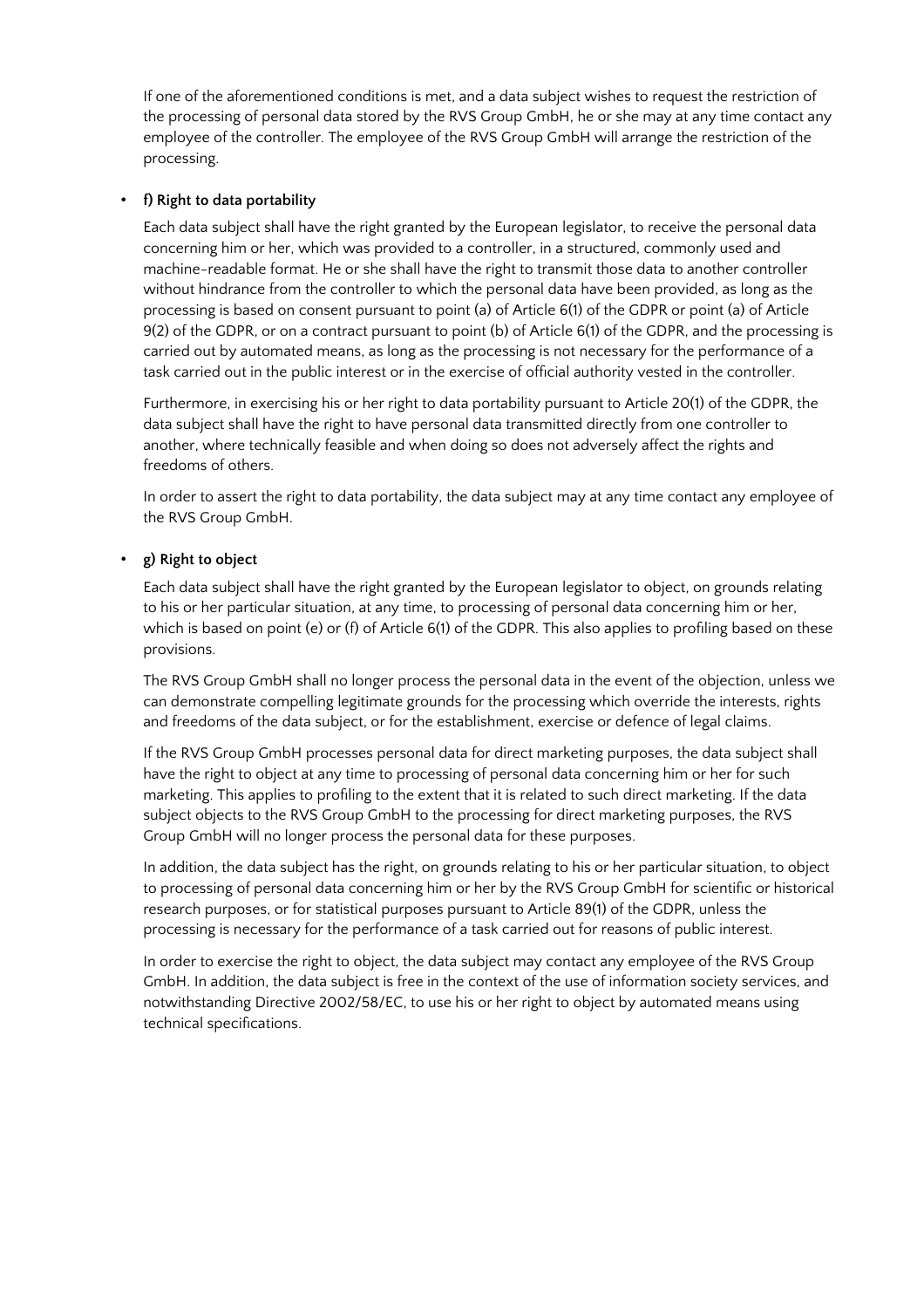# • **h) Automated individual decision-making, including profling**

Each data subject shall have the right granted by the European legislator not to be subject to a decision based solely on automated processing, including profling, which produces legal effects concerning him or her, or similarly signifcantly affects him or her, as long as the decision (1) is not is necessary for entering into, or the performance of, a contract between the data subject and a data controller, or (2) is not authorised by Union or Member State law to which the controller is subject and which also lays down suitable measures to safeguard the data subject's rights and freedoms and legitimate interests, or (3) is not based on the data subject's explicit consent.

If the decision (1) is necessary for entering into, or the performance of, a contract between the data subject and a data controller, or (2) it is based on the data subject's explicit consent, the RVS Group GmbH shall implement suitable measures to safeguard the data subject's rights and freedoms and legitimate interests, at least the right to obtain human intervention on the part of the controller, to express his or her point of view and contest the decision.

If the data subject wishes to exercise the rights concerning automated individual decision-making, he or she may, at any time, contact any employee of the RVS Group GmbH.

# • **i) Right to withdraw data protection consent**

Each data subject shall have the right granted by the European legislator to withdraw his or her consent to processing of his or her personal data at any time.

f the data subject wishes to exercise the right to withdraw the consent, he or she may, at any time, contact any employee of the RVS Group GmbH.

# **8. Data protection provisions about the application and use of Google Analytics (with anonymization function)**

On this website, the controller has integrated the component of Google Analytics (with the anonymizer function). Google Analytics is a web analytics service. Web analytics is the collection, gathering, and analysis of data about the behavior of visitors to websites. A web analysis service collects, inter alia, data about the website from which a person has come (the so-called referrer), which sub-pages were visited, or how often and for what duration a sub-page was viewed. Web analytics are mainly used for the optimization of a website and in order to carry out a cost-beneft analysis of Internet advertising.

The operator of the Google Analytics component is Google Inc., 1600 Amphitheatre Pkwy, Mountain View, CA 94043-1351, United States.

For the web analytics through Google Analytics the controller uses the application "\_gat. \_anonymizeIp". By means of this application the IP address of the Internet connection of the data subject is abridged by Google and anonymised when accessing our websites from a Member State of the European Union or another Contracting State to the Agreement on the European Economic Area.

The purpose of the Google Analytics component is to analyze the traffc on our website. Google uses the collected data and information, inter alia, to evaluate the use of our website and to provide online reports, which show the activities on our websites, and to provide other services concerning the use of our Internet site for us.

Google Analytics places a cookie on the information technology system of the data subject. The defnition of cookies is explained above. With the setting of the cookie, Google is enabled to analyze the use of our website. With each call-up to one of the individual pages of this Internet site, which is operated by the controller and into which a Google Analytics component was integrated, the Internet browser on the information technology system of the data subject will automatically submit data through the Google Analytics component for the purpose of online advertising and the settlement of commissions to Google. During the course of this technical procedure, the enterprise Google gains knowledge of personal information, such as the IP address of the data subject, which serves Google, inter alia, to understand the origin of visitors and clicks, and subsequently create commission settlements.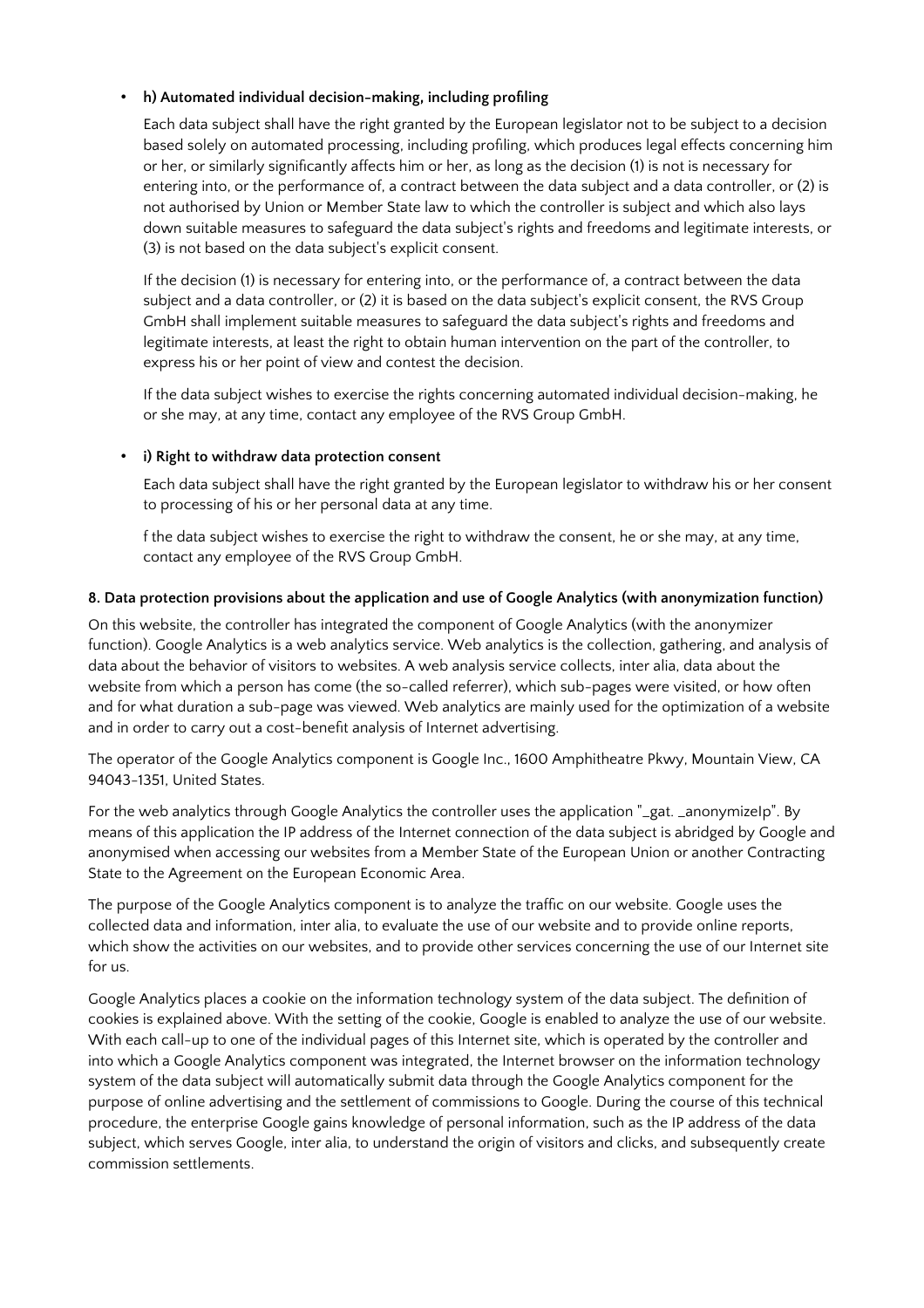The cookie is used to store personal information, such as the access time, the location from which the access was made, and the frequency of visits of our website by the data subject. With each visit to our Internet site, such personal data, including the IP address of the Internet access used by the data subject, will be transmitted to Google in the United States of America. These personal data are stored by Google in the United States of America. Google may pass these personal data collected through the technical procedure to third parties.

The data subject may, as stated above, prevent the setting of cookies through our website at any time by means of a corresponding adjustment of the web browser used and thus permanently deny the setting of cookies. Such an adjustment to the Internet browser used would also prevent Google Analytics from setting a cookie on the information technology system of the data subject. In addition, cookies already in use by Google Analytics may be deleted at any time via a web browser or other software programs.

In addition, the data subject has the possibility of objecting to a collection of data that are generated by Google Analytics, which is related to the use of this website, as well as the processing of this data by Google and the chance to preclude any such. For this purpose, the data subject must download a browser add-on under the link https://tools.google.com/dlpage/gaoptout and install it. This browser add-on tells Google Analytics through a JavaScript, that any data and information about the visits of Internet pages may not be transmitted to Google Analytics. The installation of the browser add-ons is considered an objection by Google. If the information technology system of the data subject is later deleted, formatted, or newly installed, then the data subject must reinstall the browser add-ons to disable Google Analytics. If the browser add-on was uninstalled by the data subject or any other person who is attributable to their sphere of competence, or is disabled, it is possible to execute the reinstallation or reactivation of the browser add-ons.

Further information and the applicable data protection provisions of Google may be retrieved under https://www.google.com/intl/en/policies/privacy/ and under

http://www.google.com/analytics/terms/us.html. Google Analytics is further explained under the following Link https://www.google.com/analytics/.

### **9. Legal basis for the processing**

Art. 6(1) lit. a GDPR serves as the legal basis for processing operations for which we obtain consent for a specifc processing purpose. If the processing of personal data is necessary for the performance of a contract to which the data subject is party, as is the case, for example, when processing operations are necessary for the supply of goods or to provide any other service, the processing is based on Article 6(1) lit. b GDPR. The same applies to such processing operations which are necessary for carrying out pre-contractual measures, for example in the case of inquiries concerning our products or services. Is our company subject to a legal obligation by which processing of personal data is required, such as for the fulfllment of tax obligations, the processing is based on Art. 6(1) lit. c GDPR. In rare cases, the processing of personal data may be necessary to protect the vital interests of the data subject or of another natural person. This would be the case, for example, if a visitor were injured in our company and his name, age, health insurance data or other vital information would have to be passed on to a doctor, hospital or other third party. Then the processing would be based on Art. 6(1) lit. d GDPR. Finally, processing operations could be based on Article 6(1) lit. f GDPR. This legal basis is used for processing operations which are not covered by any of the abovementioned legal grounds, if processing is necessary for the purposes of the legitimate interests pursued by our company or by a third party, except where such interests are overridden by the interests or fundamental rights and freedoms of the data subject which require protection of personal data. Such processing operations are particularly permissible because they have been specifcally mentioned by the European legislator. He considered that a legitimate interest could be assumed if the data subject is a client of the controller (Recital 47 Sentence 2 GDPR).

### **10. The legitimate interests pursued by the controller or by a third party**

Where the processing of personal data is based on Article 6(1) lit. f GDPR our legitimate interest is to carry out our business in favor of the well-being of all our employees and the shareholders.